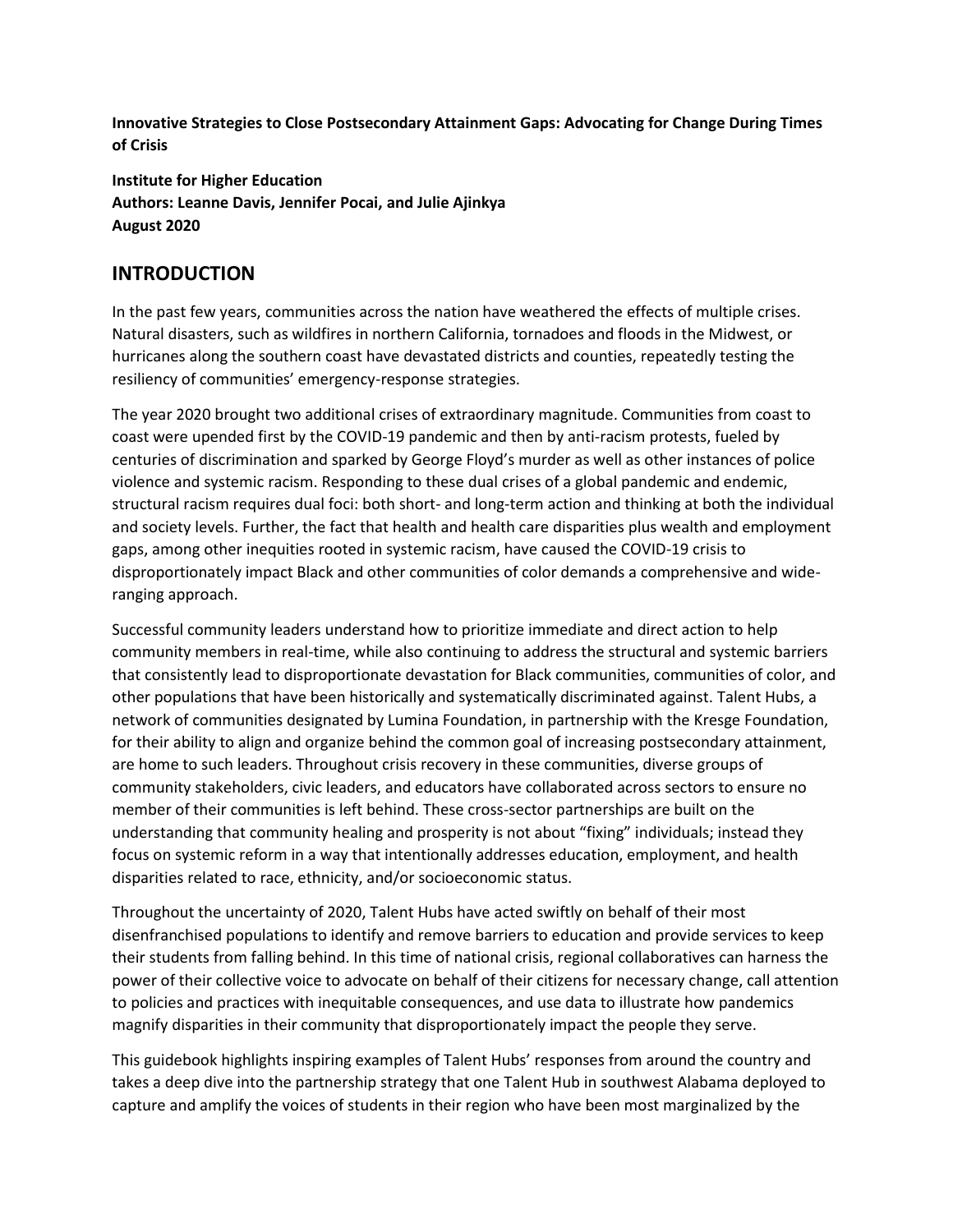effects of the current pandemic. Following the **interview** portion of the guidebook, we provide an **Op-ed Storytelling Tool** to help other communities harness the power of collective voice to advocate for change in their regions.

## **MOBILE COUNTY, ALABAMA**

• **Chandra Scott** – Director, Strategic Outcomes, Mobile Area Education Foundation (MAEF)

Mobile County, located in southwest Alabama, adjacent to Mobile Bay and the Gulf of Mexico, encompasses eleven municipalities and is home to over 413,000 residents. $1$  In Mobile County, 59 percent of residents are white, 36 percent are Black, and the remaining 7 percent are a range of all other ethnicities.<sup>2</sup> Only 31 percent of residents have earned a degree or credential and 22.3 percent have earned some college credit but no degree.<sup>3</sup> Approximately 21 percent of residents live in poverty and the median household income is \$46,166.<sup>4</sup> Mobile County's unemployment rate jumped from 3.8 percent in March 2020 to 15.1 percent in April 2020 at the outset of the COVID-19 crisis.<sup>5</sup> Roughly 83 percent of Mobile County residents have a computer at home and 72 percent have broadband internet subscriptions, compared to the national averages of 88.8 percent and 80.4 percent, respectively.<sup>6</sup> This crisis has magnified the pre-existing digital divide and has had a disproportionate impact on the access and success of students from populations typically underrepresented in higher education.

### **"UNDERREPRESENTED"**

The term "underrepresented," like "underserved," is commonly used but also commonly misunderstood. The fact many students historically have not been served by our higher education system and presently are not represented in that system is an intentional result, not an unfortunate coincidence.

In the recent words of IHEP President Michelle Asha Cooper:

"For too long, our higher education system has operated on policies, practices, and assumptions that inherently privilege white, wealthy, and well-connected students over their peers. The insidious policies that disadvantage Black, Latinx, Indigenous, and other students of color, as well as low- and moderate-income students do more than limit their potential. They limit the potential of our higher education system to be a true arbiter of social mobility and justice. But the way we've been isn't the only way we can be. Our higher education system can rise to this moment and fulfill its mission for all students, by reframing, rethinking, and even rebuilding."

<sup>&</sup>lt;sup>1</sup> Mobile County. (n.d.). About Mobile County. Retrieved from

https://www.mobilecountyal.gov/government/about-mobile-county/

<sup>&</sup>lt;sup>2</sup> United States Census Bureau. (2019). QuickFacts: Mobile County, Alabama. Retrieved from https://www.census.gov/quickfacts/mobilecountyalabama

<sup>3</sup> Mobile Area Education Foundation. (n.d.). 75K degrees. Retrieved from http://www.maef.net/ourwork/initiatives/75k-degrees/

<sup>4</sup> United States Census Bureau. (2019). QuickFacts: Mobile County, Alabama. Retrieved from https://www.census.gov/quickfacts/mobilecountyalabama

<sup>5</sup> Alabama Department of Labor. (2020). Alabama, U.S., & county area: Civilian labor force data. Retrieved from http://www2.labor.alabama.gov/LAUS/ cntyclf.pdf

<sup>6</sup> United States Census Bureau. (2019). QuickFacts: United States. Retrieved from

https://www.census.gov/quickfacts/fact/table/US/PST045219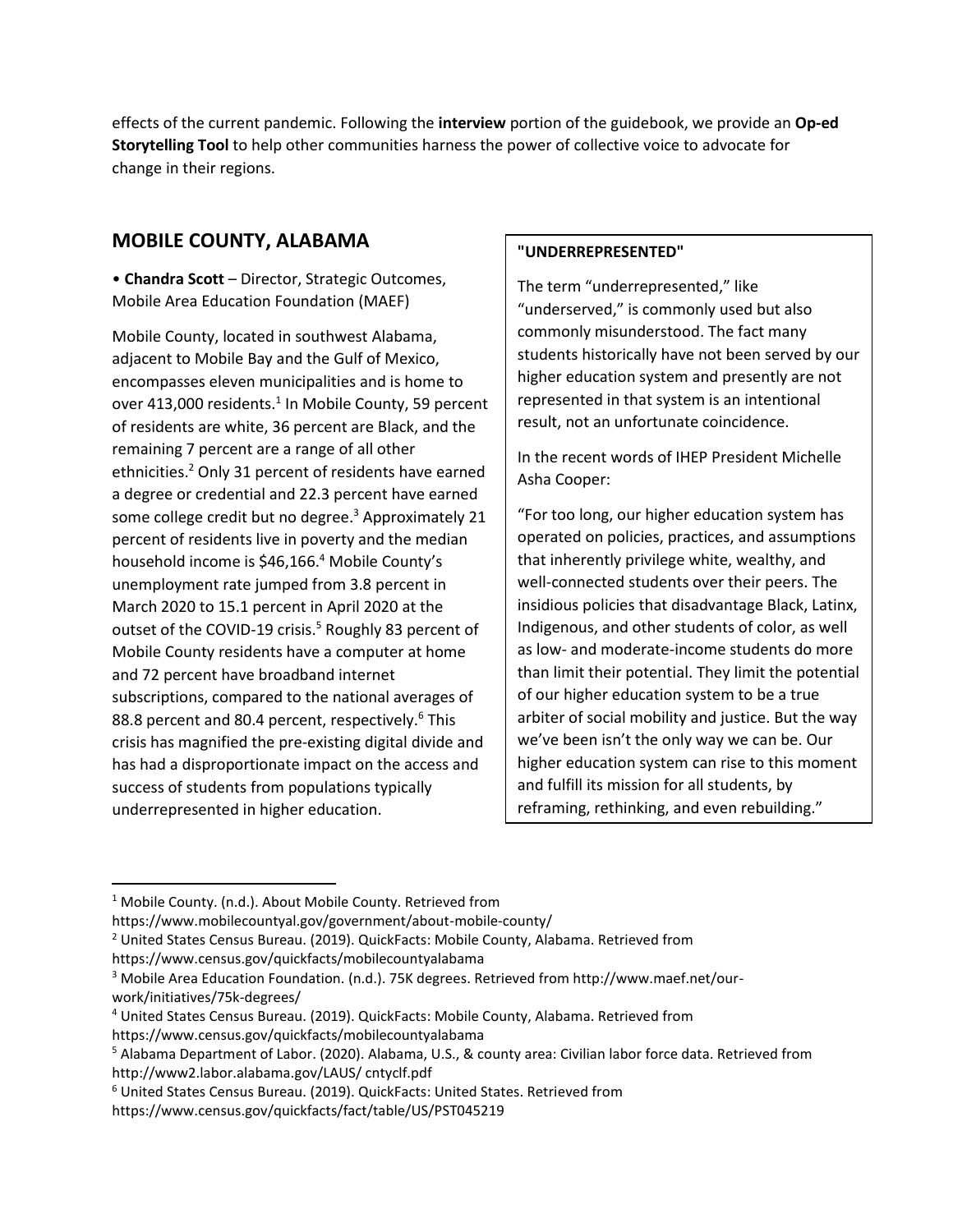The Mobile Area Education Foundation (MAEF), a nonprofit whose staff members have been advocates and activists for public education in the Mobile area for over two decades, is the lead Talent Hub partner for its region. MAEF employs a broad-based citizen engagement approach to improve public education outcomes and career readiness in the community. The foundation leverages strategic partnerships with civic leaders, industry, and public K-12 and postsecondary systems to advance its mission. MAEF's 75,000 Degrees (75K<sup>o</sup>) initiative aims to increase postsecondary attainment by doubling the number of Mobile County residents with degrees by 2030. Bishop State Community College, Coastal Alabama Community College, and the University of South Alabama are partners in 75K°, which is led by Chandra Scott, MAEF's Director of Strategic Outcomes, who has worked for educational equity for over eighteen years.

MAEF's blueprint expands beyond Mobile County to impact the entire Piney Wood region in southwest Alabama, also known as Region 7. Their partners collaborate with the entire nine-county region, cascading aligned county-level efforts into a regional vision.

The COVID-19 crisis forced higher education Talent Hub partners in Mobile County, along with institutions across the country, to move their instruction and work online during spring 2020, with an uncertain date of return to campus-based operations. As colleges and universities acted quickly to protect the health and wellbeing of their students, staff, and faculty, postsecondary professionals were charged with transforming the higher education system into a fully virtual environment almost overnight. Postsecondary institutions in Mobile County responded by transitioning student services like tutoring, advising, and basic needs assistance to open Zoom rooms or by appointment using Zoom and similar platforms. Colleges and universities addressed students' increased financial strain by creating COVID-19-specific student emergency funds and keeping campus food pantries open with new "social distancing" guidelines. These institutions also attempted to tackle the heightened digital divide by providing wi-fi in campus parking lots, and local internet providers offered temporarily free or low-cost subscriptions.

The following sections provide an in-depth look at how the Mobile Talent Hub lifted up the voices of those students who were most impacted by these disruptions to their postsecondary plans in order to ensure they—and others like them—are not left behind. For those interested in harnessing the power of collective voice to advocate for change in their regions, IHEP's **Op-ed Storytelling Tool** demonstrates how to use stories to craft a powerful op-ed.

Talent Hubs, by design, understand that to increase educational attainment, they must work to fix systems and intentionally address barriers that lead to equity gaps related to race, ethnicity, and socioeconomic status. Due to the cross-sector nature of their work, Talent Hubs can act in meaningful ways when they leverage their collective voice to advocate on behalf of the people they serve. Even more powerfully, Talent Hubs can use their position to amplify the voices of impacted communities who would not otherwise be heard. Actions like these are necessary to ensure equitable access to and success in postsecondary education that will lead to meaningful employment and stronger communities.

In the following interview, IHEP spoke with Chandra Scott about how MAEF conducts collective action work and amplifies the collective voice.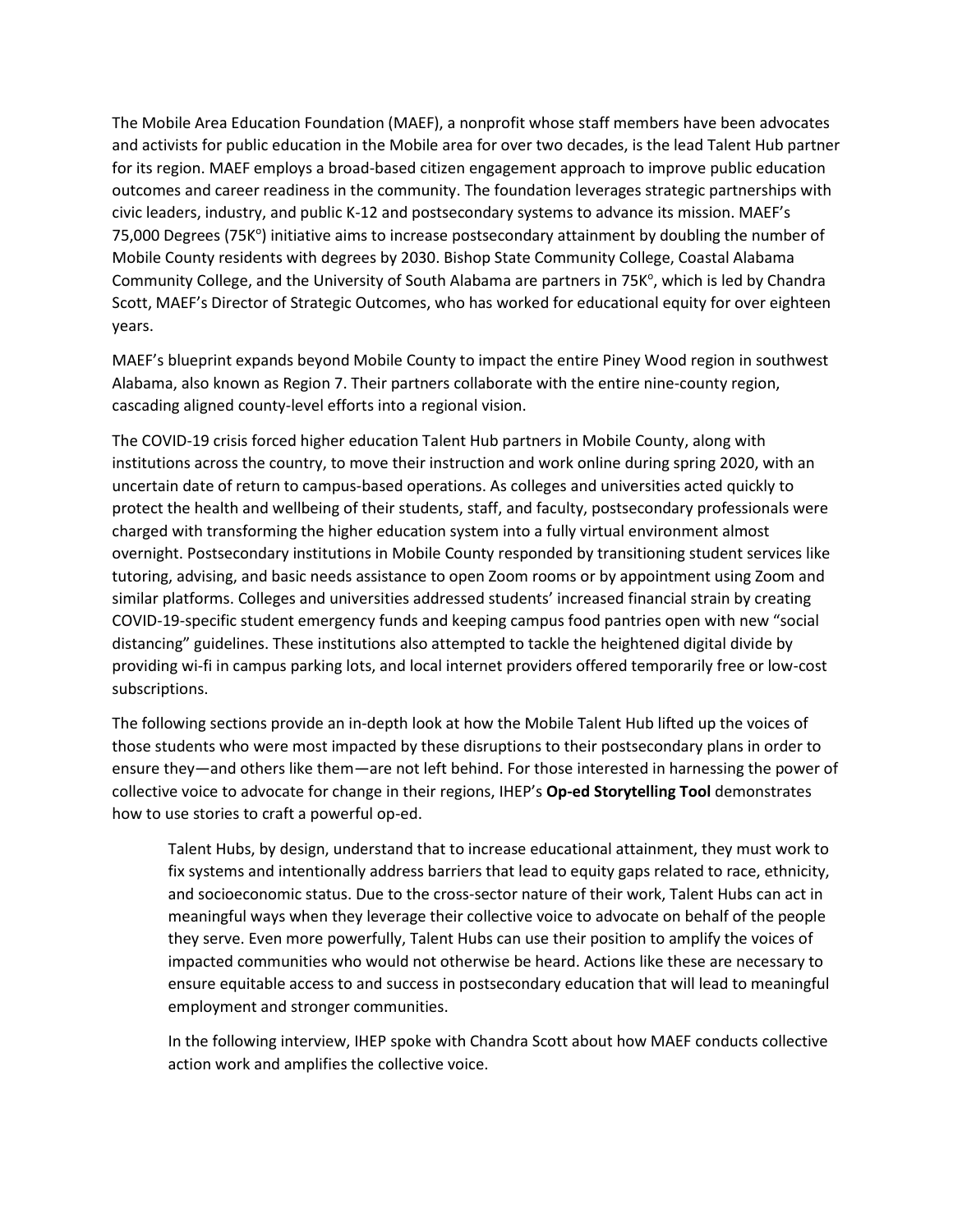## **Goals**

## **IHEP: How did you identify the problem that the Mobile Talent Hub is collectively working to solve, even before the COVID-19 crisis?**

In Mobile County, we were grappling with a disconnect between our high school, postsecondary, and workforce sectors. After years of intense focus, our high school graduation rates were going up, but we continued to hear from partners in our workforce sector that high school graduates were not workforce ready. This feedback led to our initial focus on postsecondary education as the link between secondary education and employment.

The first time we reviewed our postsecondary attainment data was heartbreaking. We all had this sense of shock. For years, we've unwittingly perpetuated the perception that our higher ed systems were great. You would see new buildings going up, campus expansions, and sports teams coming in, signaling growth. With growth, it's easy to assume that student outcomes must be great, but the data said something totally different. At the time, one institution's graduation rate was under 14 percent. Once we started to disaggregate the data and focus on Black, or any people of color, it was startling how low postsecondary attainment rates were.

We coupled the attainment data with our projected workforce needs and an evaluation of our community. That's when we realized that only around 75,000 out of the 413,000 people in Mobile held a postsecondary degree and the majority of them would either be aging out of the workforce or were employed in the education sector. We realized this didn't leave enough people with postsecondary degrees to fill positions requiring such credentials in other industries.

*Our thought was, "You're telling us that in a community with so many resources, our people really have not been the valued asset? It's really been buildings and industry?" We decided that to shift the conversation to postsecondary education, we would need to focus on human capital as an asset.*

We began to be strategic and to hold our education leaders accountable. We needed them to be more open, transparent, and engaged about how their institutions would help meet our goal of 75,000 additional degrees. That was probably the greatest benefit of this work—it geared us up to be more open with each other and to eliminate the invisible walls that kept us from entering each other's space to collaborate.

### **IHEP: How did you identify the student populations on which MAEF would ultimately focus?**

We felt a need to put emphasis on students who are African American, both male and female, and students who are Pell-eligible, which is usually synonymous with a low-income student or family. Those two populations are part of our equity lens because our data showed that they have high remediation rates, while also rating lowest in completion. We realized that surely something is going on if African American and Pell-eligible students are the ones who are usually enrolled in the remedial courses.

We all know research has shown that when students are put on a remedial track, they're less likely to complete because they're already behind their cohort. If students have to repeat the remedial course, then they might give up, or be forced to give up, because their financial aid will likely run out. We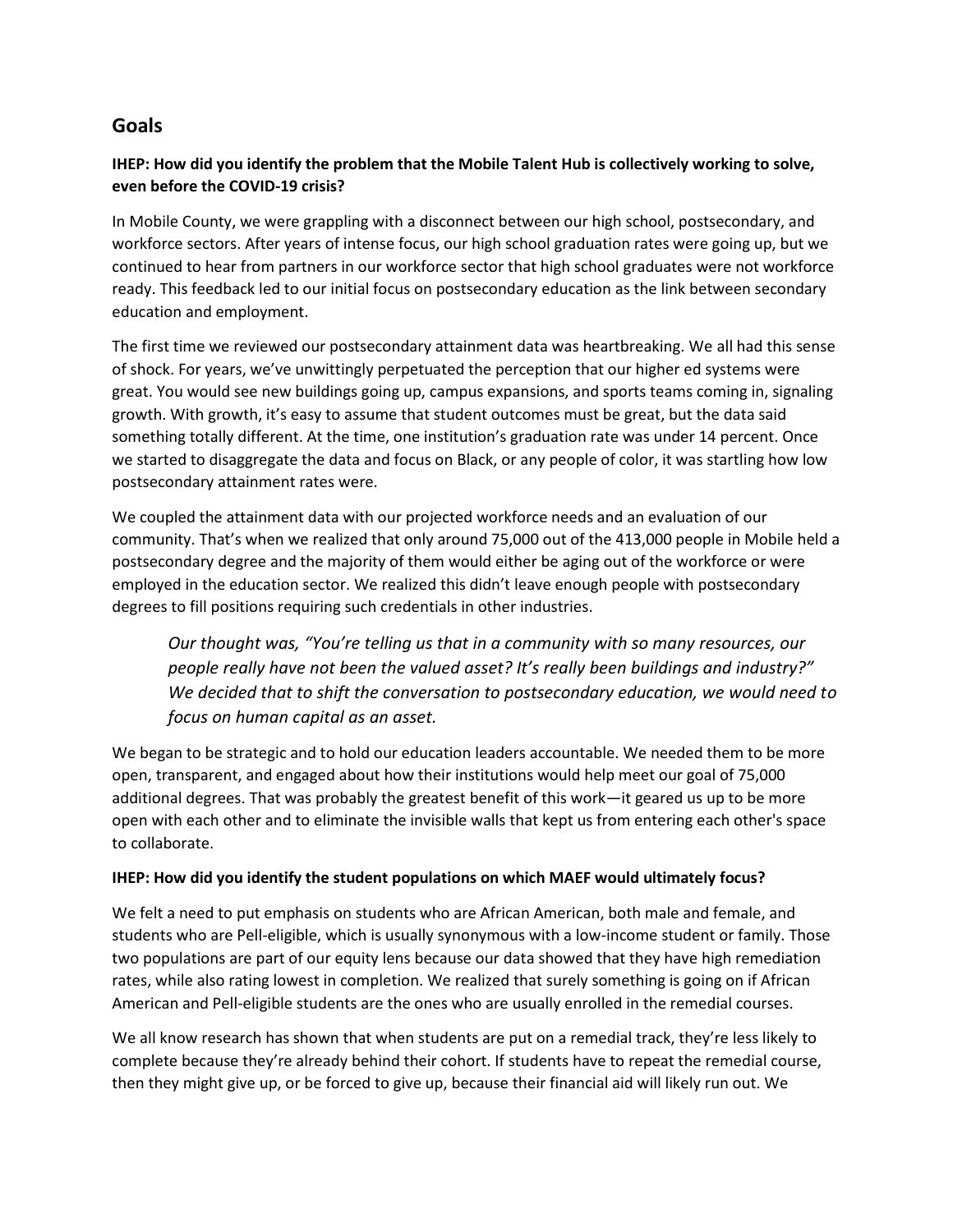realized we needed to better understand the multi-layered barriers and challenges those two populations faced.

### **IHEP: How did MAEF's previous work guide its response to the COVID-19 crisis in your community?**

Over the years, we've had a front-row seat to watch how K-12 and higher ed dealt with students who are called different terms, like "opportunity youth," "high-risk," or "at-risk," but all share the common denominator of being left behind, even as their challenges differ by the individual. Many of us would likely have a hard time trying to balance the myriad challenges these students face while juggling what academia requires with all of their other responsibilities. Hearing student stories in Mobile kept my eyes open to the unseen challenges that exist in our society and our communities. As a society, we see a student going to college and think they must be fine. We assume that their world is good, because if it wasn't, they wouldn't be there. In reality, that is so far from the truth. Hearing actual stories of students' struggles kept me from thinking that because enrollment is going up, all of these students are doing great and everyone is on the same level playing field, when that's not the case.

## **IHEP: How did the COVID-19 crisis magnify the disparities in your community that impact the students you serve?**

Three years ago, MAEF opened the Accel Day and Evening Academy, which was the state's first charter school. We work with a lot of underserved kids, particularly with regard to technology access, so we provide Chromebooks for all of them because we know the resource barriers they face. When COVID hit, I witnessed what our organization had to do to assist our charter school students, such as assessing how many students needed to check out a Chromebook to take home and how many students we had to help access broadband because they lacked any service in their home. So many processes had to be put in place to support those high school students— and that was only at one charter school.

Because of this, I suspected it would be no different in higher ed. When I spoke with advisors at our partner postsecondary institutions, they talked about how their phone literally would not stop ringing because their students were concerned with online learning, saying, "I've never had an online course," or, 'I only had one online course, but I usually did it on campus in your lab." Now, listen to that. "I take an online class at your institution, but I come to your institution to do the online class." The craziness in that statement alone contains so many layers of challenges that student faces. Most likely that student took the online course because it gave them flexibility and time to do the course, but they didn't have the resources to take an online course in the way we imagine they would, in the comfort of their homes.

Listening to these anecdotes pushed me to want to understand better: how are all students being impacted by the COVID pandemic? I think it gave us an opportunity to show the people in positions of power, who can truly influence systemic change around access to technology and non-traditional learning loads, how we can do better for our students.

#### **IHEP: How else does technology impact students in Mobile and MAEF's goals?**

Lack of technology or internet is usually labeled as a rural issue. One student with whom I spoke doesn't live in rural Alabama; she lives in a suburban area and yet she does not have internet. I want people to understand that we can't box issues to belong to one population of people, just because that's usually the group that we've been told, or sold, to believe the issue impacts. That's a strategy we use to ignore a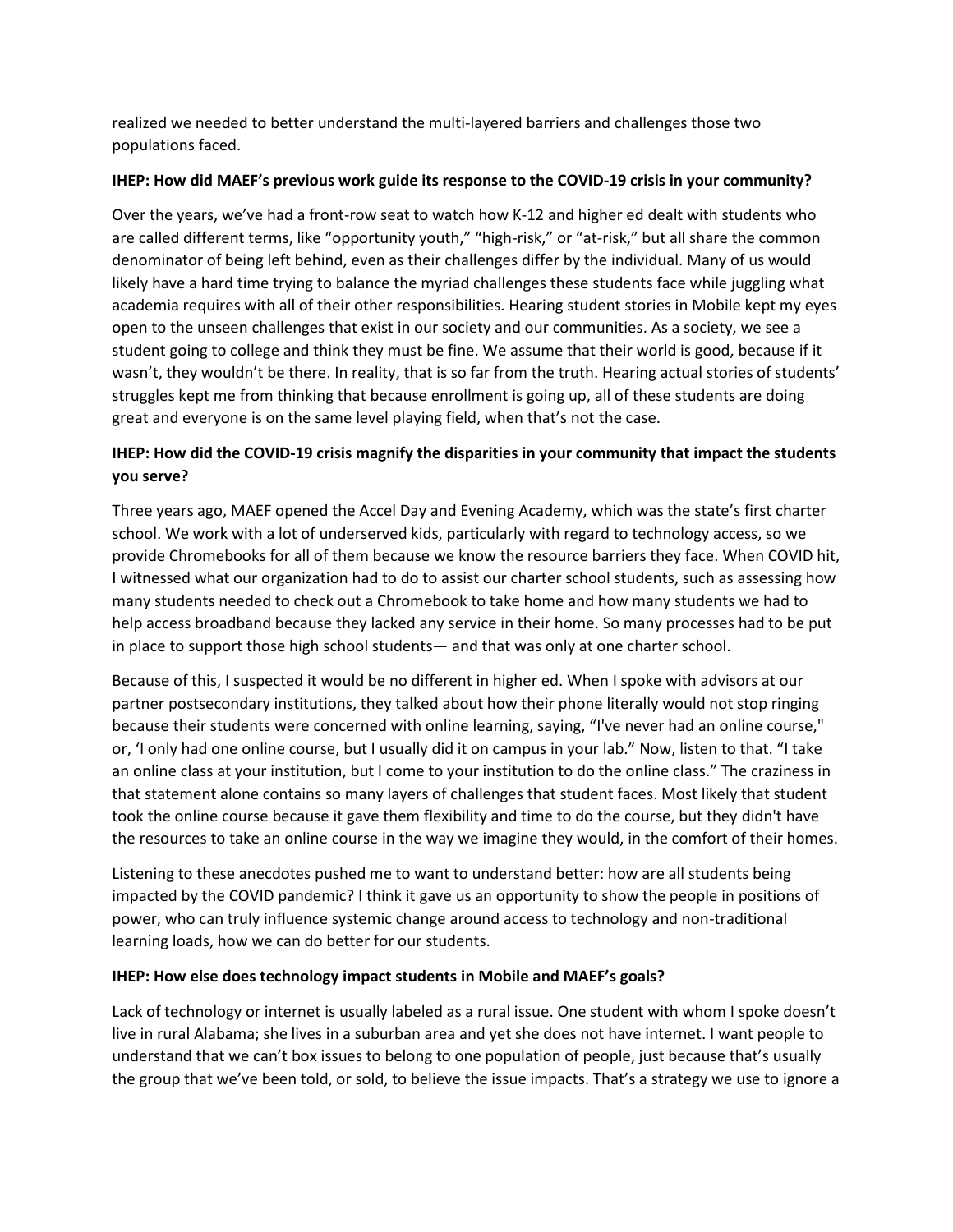problem. We're taught that only a small group of people are affected, which causes us to think that it's not that big of a problem.

In Alabama, we had to realize that this problem is bigger than just our rural areas. The shift to distance learning broadened the gap and it made me concerned about reaching our regional goal of 75,000 degrees. Our state has a goal of 500,000 highly skilled and trained workers. Both of those goals are now in jeopardy. If a pandemic pushes postsecondary instruction online, and a quarter of the state doesn't have technology or internet, how will we hit our educational and workforce targets?

When I talk about the issue around the technology in the household, yes, most households have some type of smart device or computer. However, usually more than one person lives in that household. How do you map out whose work is prioritized in a home with one computer, that's likely not the most up-todate? Someone in the house is going to get short-changed. That's why we had to look at this more comprehensively; beyond whether each household has a computer, how many people in that household now have to shift to online learning or work when a situation like COVID-19 happens? I wanted an opportunity to explore what others were dealing with and shine a light on the lack of understanding of how this crisis is impacting people throughout our state.

## **WORKFORCE SPOTLIGHT**

## **How are regional Chambers of Commerce advocating for the needs of local businesses and their communities during the COVID-19 crisis?**

In Oklahoma, the **Tulsa Regional Chamber** launched its COVID-19 Business Impact Survey in mid-March, surveying regional businesses on pandemic-induced challenges and how the Chamber could be of most value. Overwhelmingly, respondents communicated the need for advocacy at the local, state, and federal levels for financial support and assistance. In Michigan, the **Detroit Regional Chamber** conducted a Return-to-Work Survey in early June to garner feedback from regional business leaders regarding how to safely physically reopen businesses and establish work-from-home protocols. The survey results will be used to create resources to assist local businesses in reopening and inform policymakers of the ongoing regional needs.

## **What actions are Talent Hub partners taking to ensure businesses survive the pandemic and displaced workers find employment during the COVID-19 crisis?**

**Northeast Indiana** Regional Partnership quickly adapted by moving their Professional Development Summer Series for Interns online. The Series' purpose is to support employers in providing high-quality, real-world learning experiences for their interns. Team Northeast Ohio Business Development Organization (NEO) (part of the **Cleveland Hub**), and the University of South Florida (**Tampa Bay Hub**), swiftly transitioned their career fairs online. Team NEO sponsored the OH-Zone Virtual Career Fair with over twenty manufacturing employers from northeast Ohio and the University of South Florida held a Virtual Career Fair in partnership with CareerEco and eleven other Florida public universities that featured over one-hundred employers.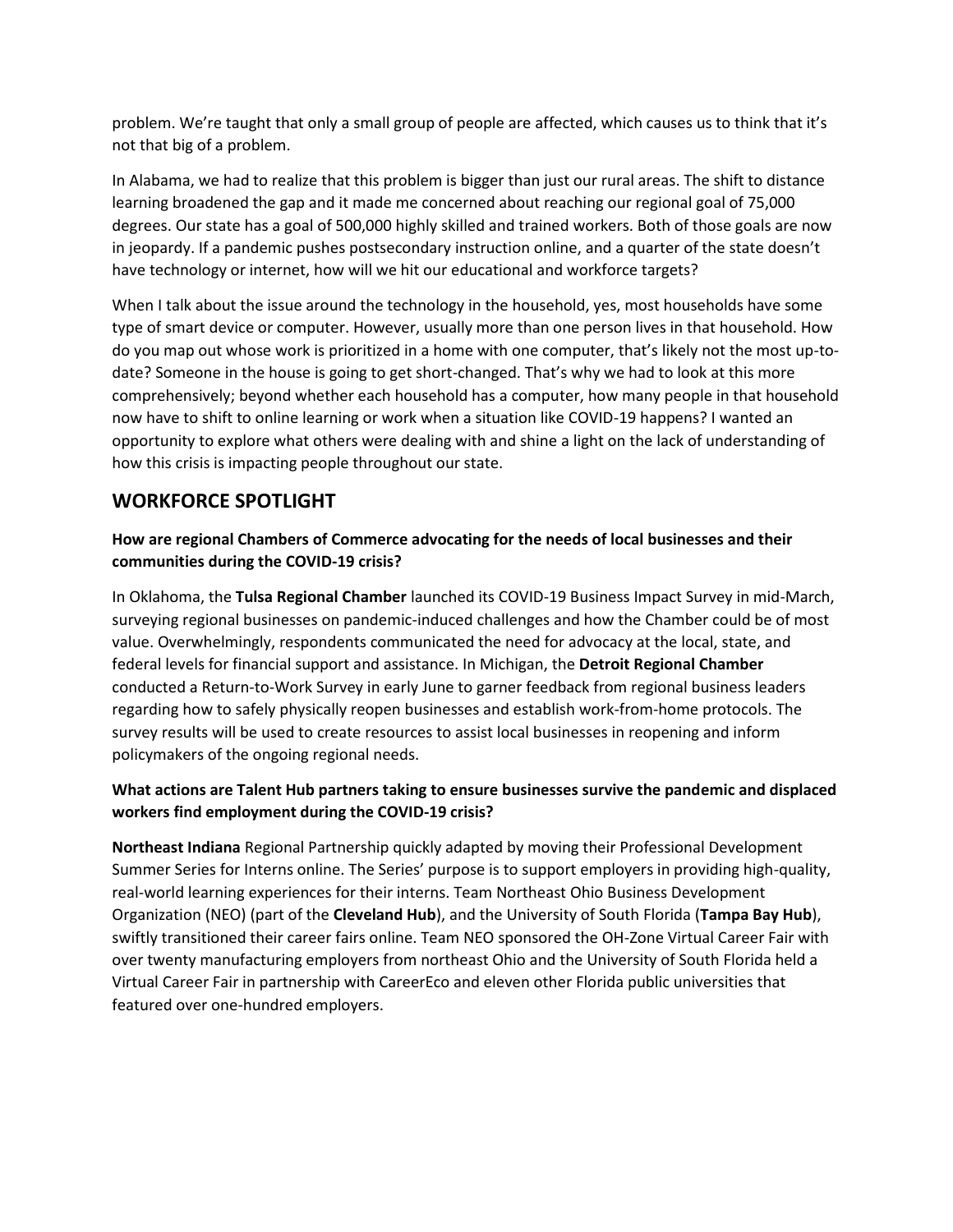# **COMMUNITY SPOTLIGHT**

## **How have backbone community partners acted swiftly to identify and remove barriers to education and services during this time of crisis?**

Childcare emerged as a significant need in many communities. When work cannot be completed at home, access to quality childcare is essential for parents and caregivers who are providing life-critical services or who are at risk for health reasons or extreme financial hardship. The **Columbus** and **Tulsa Hubs** provided a pathway for families, including first responders, to access safe emergency childcare. The United Way of Central New Mexico (**Albuquerque Hub**), the Boston Foundation (**Boston Hub**), the United Way of Southern Nevada (**Las Vegas Hub**), the Southwest Florida Community Foundation (**Southwest Florida Hub**), and the Community Foundation of Tampa Bay (**Tampa Bay Hub**) established emergency relief funds to be distributed to nonprofits serving local community members most impacted by COVID-19. The United Way of Southern Nevada and the Community Foundation of Tampa Bay also leveraged their websites to bring attention to the resource and volunteer needs of community-based organizations in their regions.

### **How have Talent Hub partners reacted to societal inequities magnified by COVID-19?**

Realizing that many students in their community did not have the internet access and technology needed to be successful in school, the **Nashville** Area Chamber of Commerce responded by swiftly establishing a community consortium to address the regional digital divide. **Northeast Indiana** Talent Hub partner Ivy Tech Fort Wayne collaborated with the local YWCA to create a regional quarantine center where homeless community members could receive needed medical care. **Tampa Bay** Talent Hub partner, United Way Suncoast, along with Feeding Tampa Bay, continued food distribution to neighborhoods most impacted by the pandemic.

## **Partnerships**

### **IHEP: How have you worked to build partnerships within your community?**

# *Here's the reality: it takes years to build trust with others—not only with people but systems of people.*

MAEF has existed in Mobile since 1992 and over the years, MAEF has earned the respect of doing community engagement from day one. We've always hosted what we call "Yes, we can" community conversations. Funny note—Barack Obama's campaign actually called us and wanted to buy the website name yeswecan.org when he was running for president. This practice has always been the heart and the core of the organization—to hear from the people, and not to just assume what they were experiencing, what was happening, why things weren't happening. When you make assumptions, you can kill a thing before the thing can even become a thing.

MAEF built a reputation over the years of working within communities. I'm not using "community" as a broad definition; I'm talking about going to recreation centers and venues in the middle of people's neighborhoods that people walk to from their homes. We ask structured questions, we listen to the people, and then we write down responses and give them the document to review. It's important for them to validate what we hear and say, "Yep, this is what we said we desire, we want, and we demand."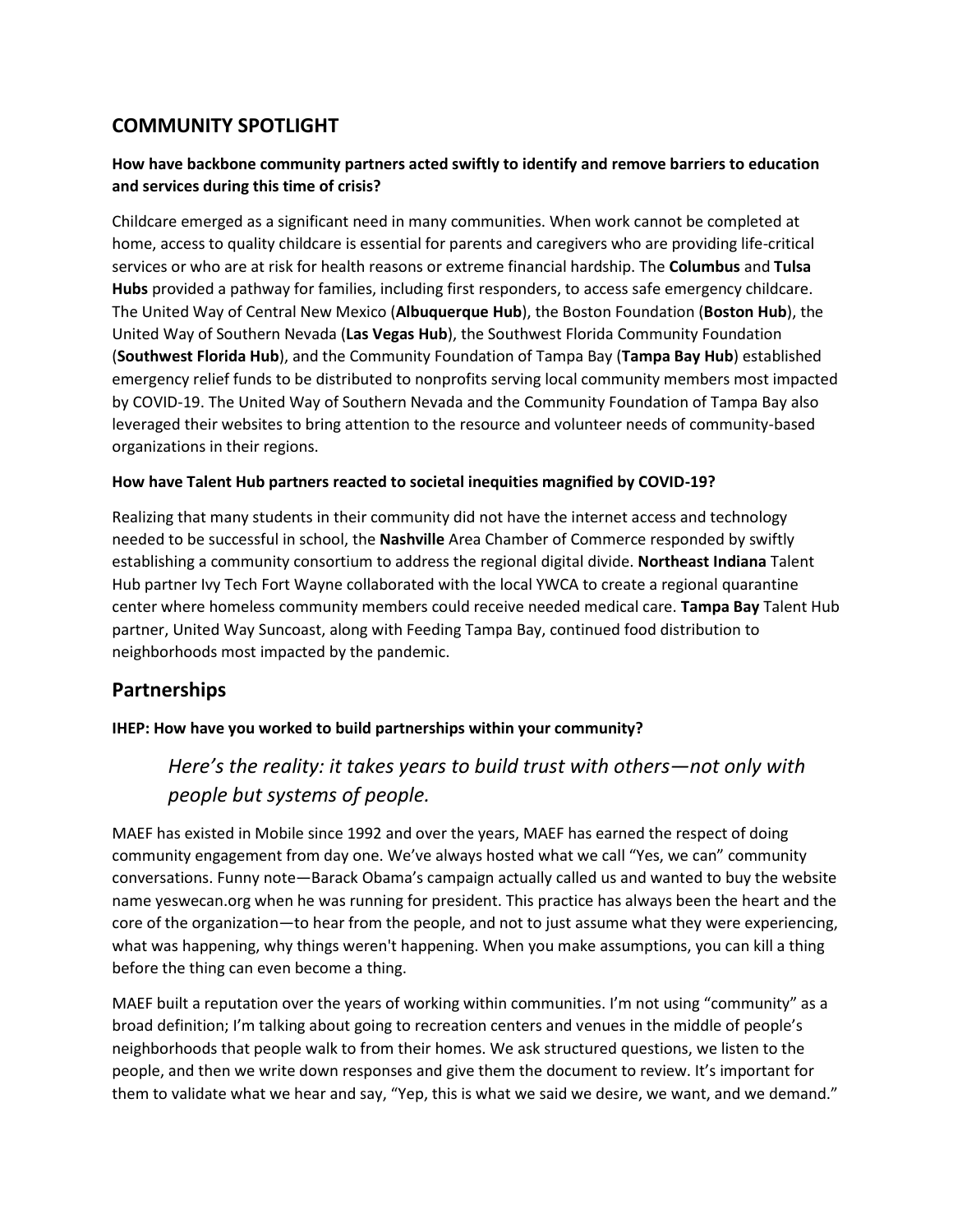We always take those documents, which we call "Community Agreements," and share them with leaders in our city and our region. Much of our work is centered around the lack of education resources or the desired education outcome for those neighborhoods. We do what we call "co-owned strategic planning" with superintendents, using those documents.

This process has earned us respect. People know that we literally and authentically go get the voice of the people, document it, and give it back—and that we hold leaders accountable. Our role has always been to help bring communities and leadership together. It's not hard for us to bring people together in our community because of those years of doing the hard stuff.

## **IHEP: What aspect of community partnerships is most challenging?**

It is important to step back and orchestrate, to bring in people who you know cannot only bring credibility, but expertise. You have to be willing to put your pride to the side. This is not about you. If you can't put your pride to the side, then you will never truly do collective-impact work.

# *Collective impact is very uncomfortable; it is not a feel-good process. You have to give up your ownership for the greater good.*

As humans, that is never a great feeling, because you feel like in some form or way you've been diminished and won't get the credit for your intellectual property. But guess what? You will know at the end of the day that your contribution helped students, and your state, or your region, or your city. If it only helped one student, that's one student you can point out and say, "I did that. I helped to do that," even though that student will never know you.

IHEP: How has being designated as a Talent Hub impacted your work? If you look on Lumina's Talent Hub map, there aren't many Talent Hubs in my area of the world, meaning the South. The fact that Lumina gave lower Alabama a chance means a lot, particularly to anybody who knows the history of our state. MAEF has silently made major changes in school districts and to policy in our region for many years, but becoming a Talent Hub elevated our organizational credibility. I honestly do believe the designation is what has helped our state coalesce around postsecondary attainment. Our state leaders were able to see that if our small corner of the state has achieved such a successful outcome in two years, then perhaps other areas should be learning from us and replicating in other areas of the state. I strongly believe if it was just MAEF doing the work, the state would not be paying attention to it. But, because we're attached to a national organization that backed this agenda, we have been able to elevate the work happening at our institutions.

# **EDUCATION SPOTLIGHT**

## **How have Talent Hub higher education partners provided emergency, real-time supports to students during COVID-19?**

In California (**Shasta Hub**), leaders have repurposed school buses as mobile hot spot centers and parked them in areas that would otherwise be disconnected. These hot spot centers enable students to access and complete their coursework on predictable schedules. Institutions like the College of Southern Nevada (**Las Vegas Hub**) and University of Texas Rio Grande Valley (**RGV Hub**) offered emergency relief funds to students who were enrolled in the spring 2020 semester. South Texas College (**RGV Hub**) partnered with schools to open computer labs to virtually assist students with enrollment processes.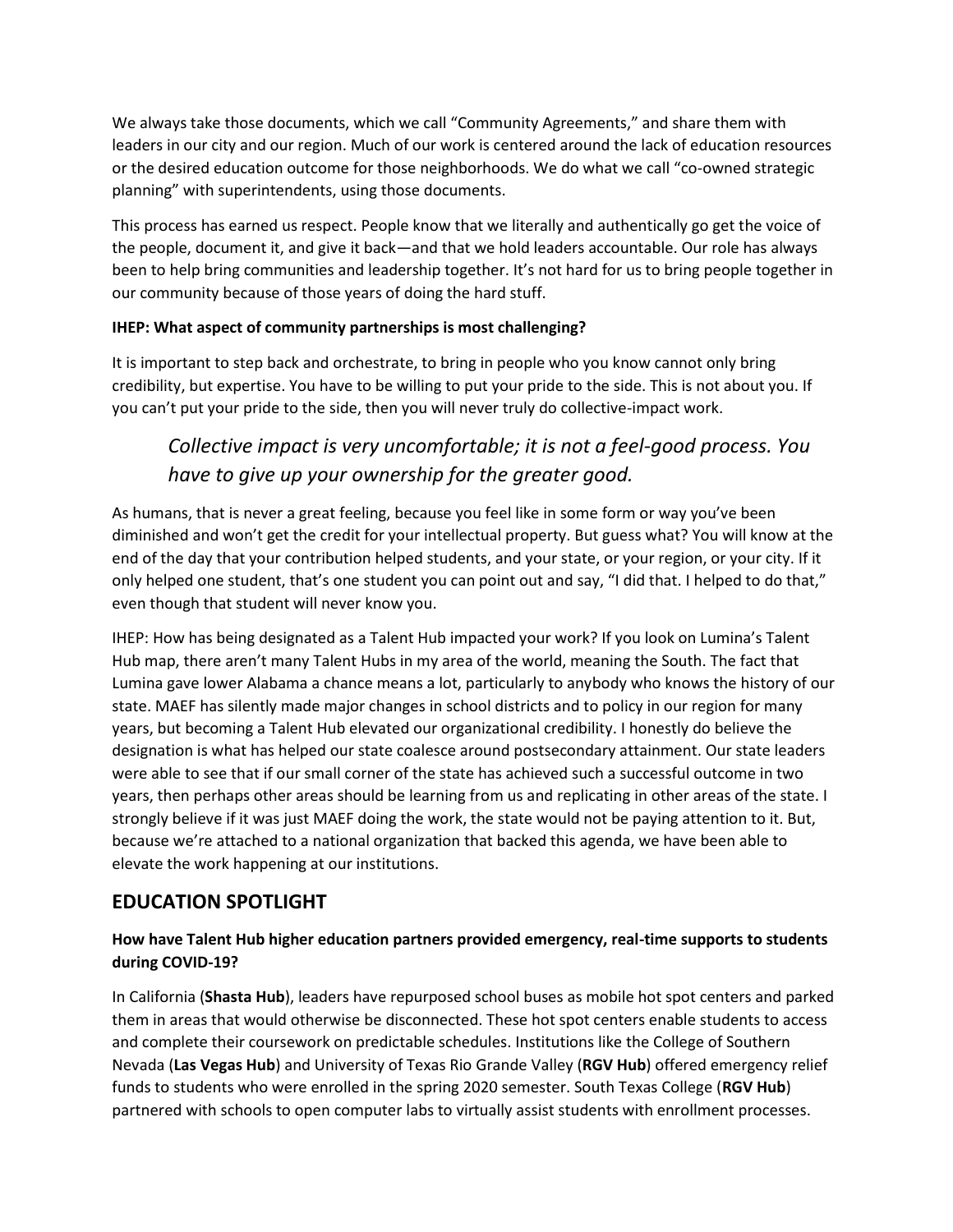## **How have Talent Hub partners who advocate for equitable college access altered their work during COVID-19?**

College Now Greater Cleveland (**Cleveland Hub**) and the Detroit Regional Chamber along with the Detroit College Access Network (**Detroit Hub**), continued to proactively reach out to students regarding college access, transitioning their advising appointments to virtual platforms. Both organizations have also converted community workshops on topics like financial aid and college enrollment into webinars. St. Louis Graduates (**St. Louis Hub**) implemented Brown Bag Virtual Lunches for high school counselors and access advisors to connect, learn, and share resources. Lunch topics included virtual advising, socialemotional student support, and assisting students with financial aid appeals.

## **Implementation**

## **IHEP: How was MAEF able to amplify the community's voice to maximize impact so swiftly in this time of crisis?**

MAEF doesn't carry out the work, but we can advocate, share, communicate, and lift up the work. Our role is to connect with the right people who can carry out the work, such as the higher ed leaders at our partner institutions, Bishop State Community College, Coastal Alabama Community College, and the University of South Alabama. MAEF cannot credential students, but we can partner with institutional leaders who understand why they may need to think out-of-the-box and change their processes to meet the current needs and demands in our region.

For organizations involved in collective-action work, if you haven't done the hard work of bringing your community together prior to whatever crisis you're dealing with, partner with someone who has. That's the key ingredient. You have to have the credibility of an organization that people already trust, so they know that if they say something, your organization is going to respect it, and get it to the right people to carry their voice.

### **IHEP: What led you to have direct conversations with students affected by the pandemic?**

One thing that bothered me from the experience with our charter school was how uneasy parents and students felt about the process of borrowing technology. They worried that if something happened to the technology while in their possession, like their three-year-old accidentally stepping on the computer, they wouldn't be able to afford to replace or fix it. Often they would reject the option of borrowing technology rather than risk being in that position. How do we create systems that don't put people in positions that make them feel like they are accepting a handout that they still can't afford to take?

This gave me the idea to reach out and conduct one-on-one interviews with college students. I reached out to the advisors at Bishop State Community College, Coastal Alabama Community College, and the University of South Alabama, and asked for names of students that might be willing to talk with me. I didn't tell the advisors why I wanted to speak with students, because I didn't want to bias who they chose. I just told them that I wanted to talk to some students to see how they're doing during the pandemic. One of the Bishop State students I interviewed shared her story that resonated all the way across both challenges: technology and internet access. I knew she was only one of thousands more who shared the same story, and so I wrote an op-ed to elevate her story.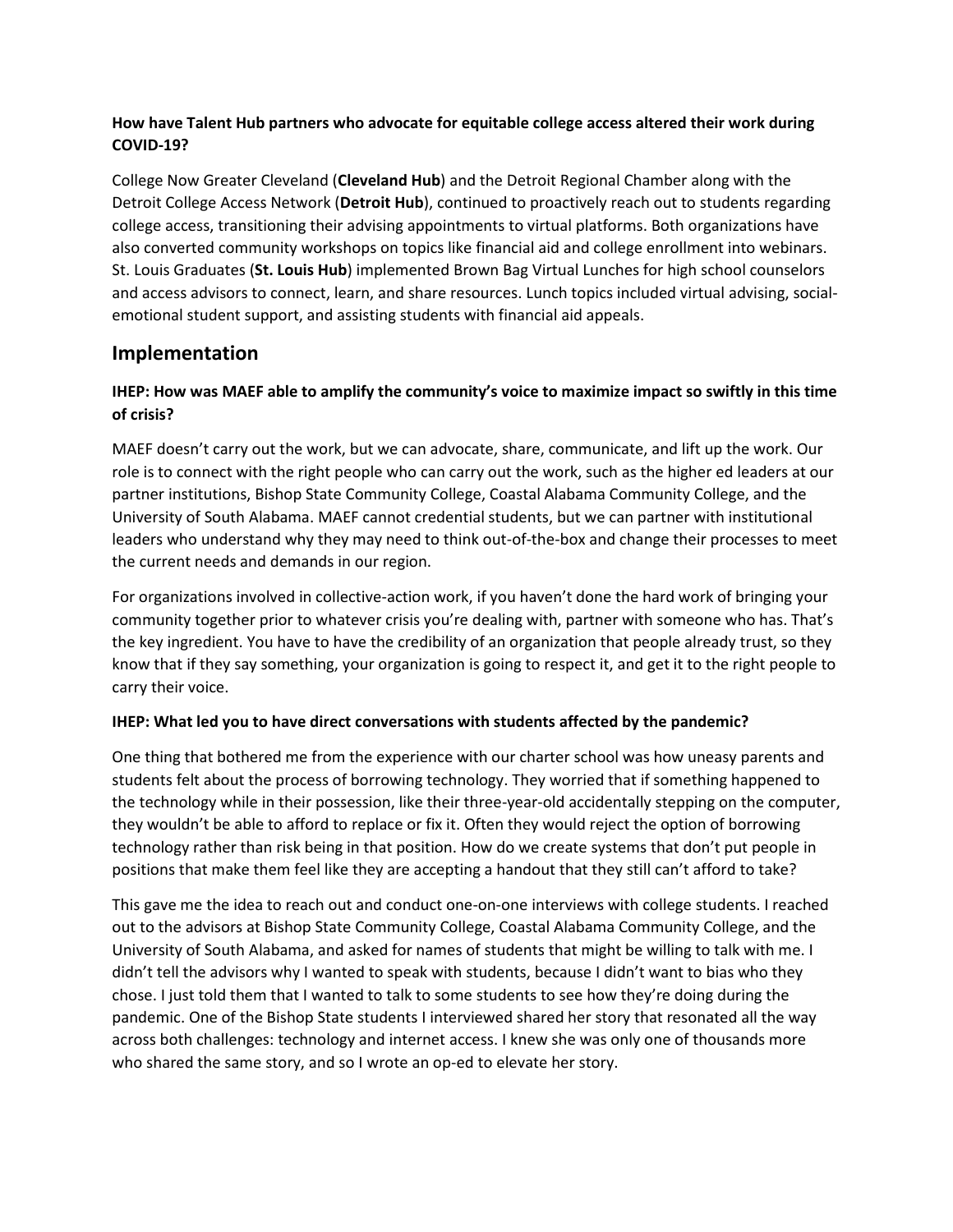### **IHEP: Why did you choose an op-ed to communicate this message?**

I love telling stories; that's just how I communicate. I've shifted over time to be more strategic, to use stories to make an impact.

# *Writing an op-ed allows you to expand your voice—and the voices of others— and helps you to humanize the impact of policy decisions.*

I alone don't have the reach, or the type of control, or the influence to make changes at the federal level. But with an op-ed, I can reach those who do have that power, and humanizing an experience can help them make decisions that really lead to better outcomes; at least that's my hope.

## **Impact**

## **IHEP: You've mentioned listening to community members' needs and amplifying their voices. How did your op-ed fit that strategy?**

That's the core of who I am. I'm a listener. In this way, the work of MAEF fits perfectly with my way of processing things. By listening, you realize that collective impact is not about you. It is about bringing different people into a space and amplifying their voice, no matter who they are.

Even that disruptive person, whom you cannot stand to see show up to a meeting—their voice is just as important, because they have a reason for pushing their agenda. If you listen hard enough, you will learn what is at the root of their disruption. If you can understand how to do that, it most likely will help you understand others that have been shunned from those spaces and how to involve them as partners in the work. No matter who they are, you have to listen to them.

For instance, the student I interviewed, whom I referenced in the op-ed, over and over she kept repeating her disbelief that anybody wanted to listen to her. She kept asking, "Why me? Why did you pick me?" And, I kept telling her, "Why not you?" I had to remind her not to discredit her own voice and story.

## **IHEP: Why was it important to leverage MAEF's relationships to connect directly with students to amplify their voices in this moment?**

*The key to this work is to make everyone understand that their voice matters. No matter what tags or labels someone has given to you, earned or unearned, your voice still matters.*

And it can possibly change policy and practice at a higher level if your voice is finally presented to the people who make decisions. Because, we have to be honest, most of the people who make real decisions are not connected to the collective voice. They are connected to the individual and collective voice, which is usually connected to a bottom line, or to some type of fabricated goal that is not connected to the voice. If we don't continue to help the voice get connected to the work, we always will leave behind the very people we say we want to close gaps for. For me, the only way to make that a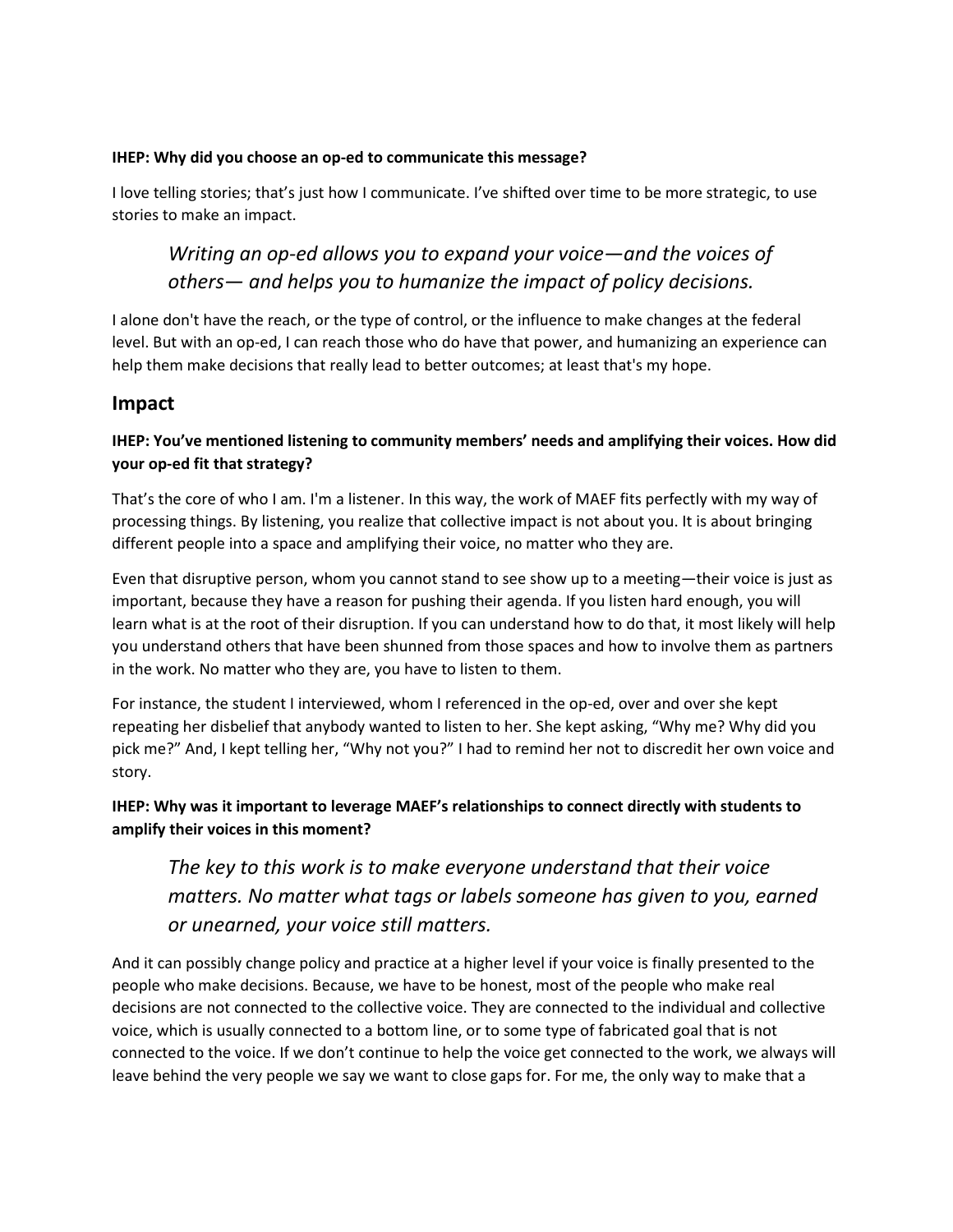reality is to bring those voices into the space where those spreadsheets and analyses are being reviewed and layer those voices on top. Make the numbers real to the person who's making the decision.

# **Looking Ahead**

## **IHEP: Have you learned any lessons that you would like to share with other groups interested in using their collective voice to advocate for equity in their communities?**

The first thing that pops in my head is that I went into this kicking and screaming. When Dakota asked me to join the Lumina Policy Corps, I told him, "No. That's not what I do. MAEF is a non-profit. We cannot lobby to federal staff in any way."<sup>7</sup> That was my lack of understanding of the difference between lobbying and advocating. As a non-profit, we can advocate for our students' needs by putting a voice to the issues.

I would tell other Talent Hubs to talk with the students in their community. When I was working in high schools, I would literally go to high school events, sit next to a student, and just spark a conversation because I wanted to understand what things were like from their perspective. I encourage everyone to do that so when you do have the opportunity to approach federal, state, or local leaders, you aren't just walking in with a fancy infographic of data and charts that tell the outcome. Instead, you can say, "Take this data point right here, which is really a student named Charles, from whichever institution. He had to go through x, y, and z, and now he's this number of credits away from completion, or this is what his persistence or re-enrollment looks like." The story humanizes the data.

### **IHEP: What would you suggest another Talent Hub member do to get started?**

As non-profit leaders in this work, we should gather as many human stories as possible. If that has not been your work, make it your work now. I know a lot of us that follow the data but never connect the data point to the real person it represents. Remember the key reason we're doing this is for the students and their outcomes. How can that be your focus if you have not talked to a student?

My biggest piece of advice is that as you're crunching numbers, gathering data, and building systems, don't forget to take a moment to connect with a person, or persons, that you are doing the work for. You have to know where they are, and who they are, to be better purveyors of the data that can ultimately benefit them.

# **Conclusion**

As communities across the country respond to the dual crises of a global pandemic and endemic, structural racism, community leaders have prioritized direct action to help community members in realtime, while also continuing to address the systemic barriers that consistently lead to disproportionate devastation for Black communities, communities of color, and other populations that have historically and systematically been discriminated against. Talent Hubs intentionally collaborate across sectors with diverse groups of community stakeholders, civic leaders, and educators to ensure no member of their community is left behind. These cross-sector partnerships focus on systemic reform in a way that

<sup>&</sup>lt;sup>7</sup> As a private foundation, Lumina does not support or oppose any legislation. Lumina provides educational information, nonpartisan research and analysis to advance Goal 2025 - 60% of working-age Americans holding high-quality credentials beyond high school by 2025.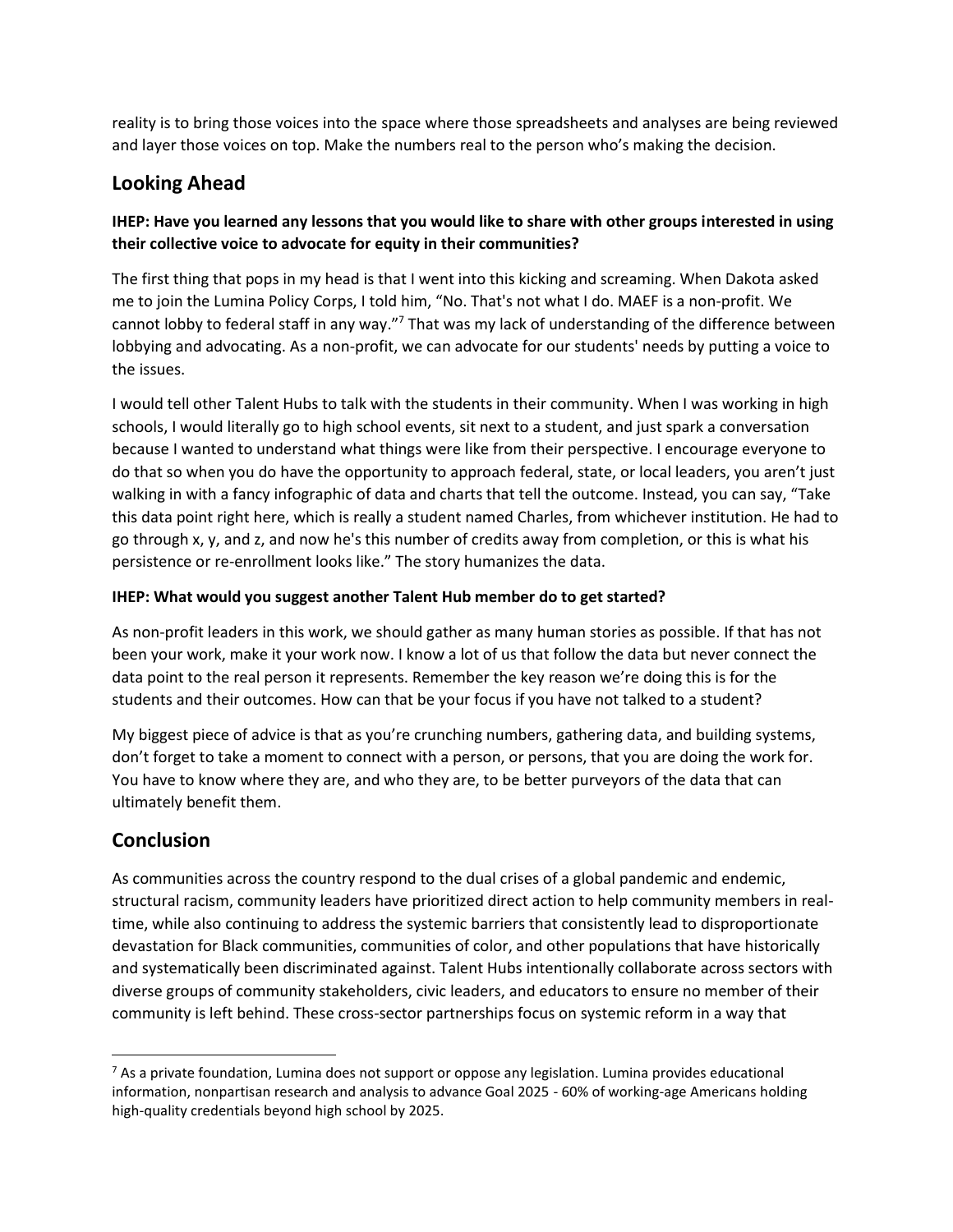intentionally addresses education, employment, and health disparities related to race, ethnicity, and/or socioeconomic status.

In times of crisis, regional collaboratives, such as Talent Hubs, can harness the power of their collective voice to advocate on behalf of their citizens for necessary change, call attention to policies and practices with inequitable consequences, and use data to illustrate how the crisis magnifies disparities in their community that disproportionately impact the people they serve. Even more powerfully, collaboratives can use their position to capture and amplify the voices of impacted communities who would not otherwise be heard. Actions like these are necessary to ensure equitable access to and success in postsecondary education that will lead to meaningful employment and stronger communities.

# **Op-Ed Storytelling Tool**

Meaning "opposite the editorial page," op-eds express the opinions of an author not associated with the publishing news outlet. These opinion pieces can be effectively deployed to elevate a community's shared voice, bring awareness to an issue and identify recommendations for policymakers.

They enable individuals to argue persuasively to sway public opinion and, ultimately, even public policy. Op-eds are brief, typically 750 words or less, and usually cover one major point that relates to a current event, like a public health crisis.

This tool provides readers with a guide to writing effective op-eds using an example written by Chandra Scott, Director of Strategic Outcomes at Mobile Area Education Foundation, Lead Partner for Lumina's Mobile Talent Hub. This op-ed was crafted during COVID-19 to bring attention to how the pandemic exacerbated the digital divide in Alabama and negatively impacted college access and persistence for students from populations underrepresented in higher education. It was published on May 13, 2020 on AL.com.

## **PLANNING**

### **1. Determine the Best Author**

Is it better to hear from the college president, an employer, a faculty member, a parent, or a student? The best author depends upon whom you are trying to reach and why.

### **2. Own Your Voice**

Many people may doubt they have the expertise required to write an op-ed. Lived experience can equate to the most powerful expertise, and equitable representation in the voices we amplify is vital. Use a personal tone and share your own experiences.

### **3. Identify the Problem, Cause, and Solution**

Clearly identify the problem you want to address, its cause and possible solutions, as these factors will inform how you present the problem. You do not need to articulate a complete solution to the problem, but you do need to know who can take action to make change.

### **4. Know Your Audience and the "So What"**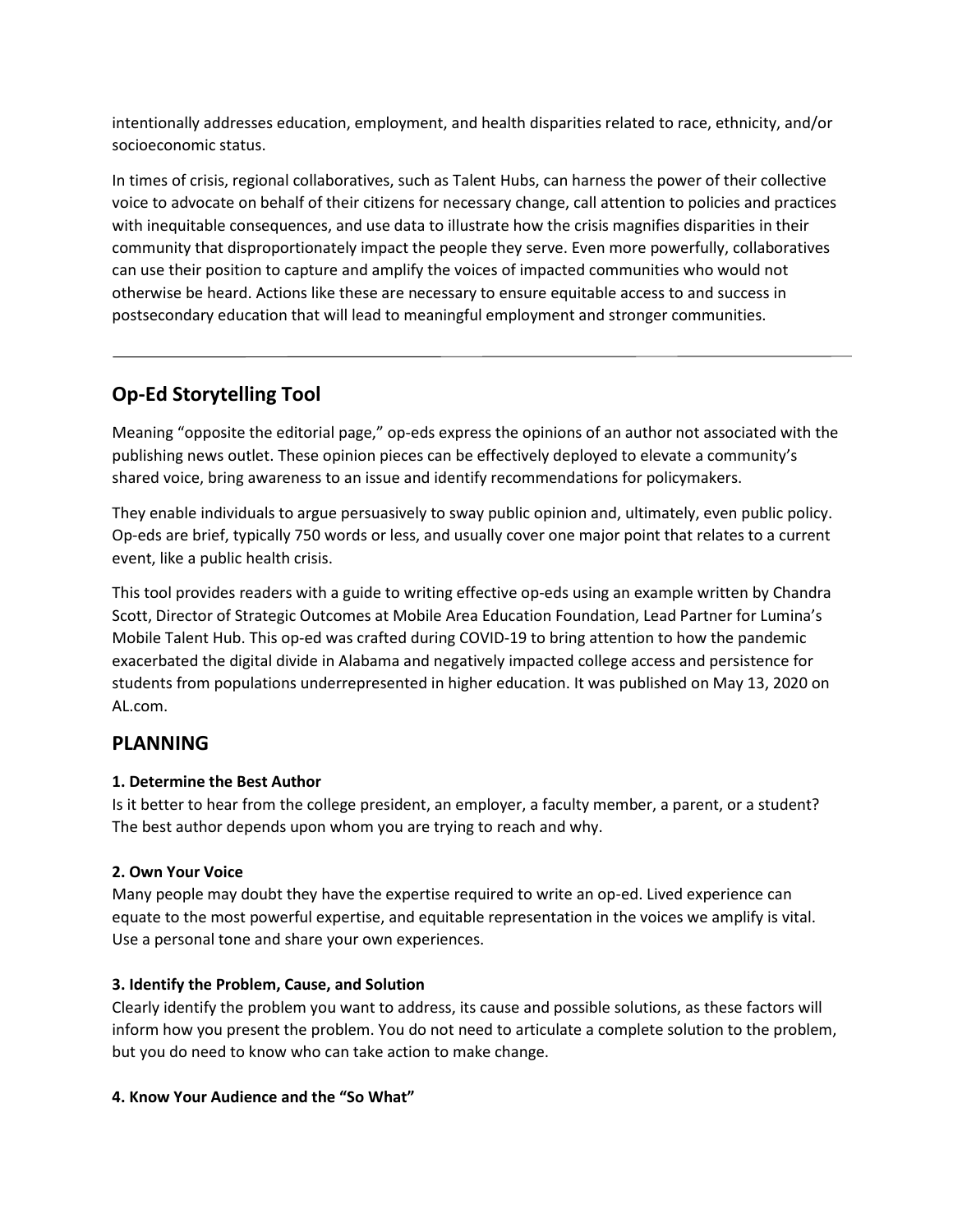Who is your primary audience and what do they value? Why should they care about the problem you have identified? The answers to these questions will determine how you frame the issue.

### **5. Identify Target Media Outlets**

Identify ideal media outlets for your op-ed. Does your target audience read these publications? If not, which other outlets would enable you to reach them? Familiarize yourself with submission requirements and follow them closely. If online submission is required, submit your piece prior to emailing staff directly for follow-up.

### **6. Identify Target Release Date**

Etiquette requires you pitch to only one media outlet at a time. Build sufficient time into your timeline to pitch, not get accepted, and then pitch to additional outlets before your target release date. Ideally your op-ed relates to something timely, such as recent news, a policy change, or a new study. Consider this connection when selecting your target release date to ensure it is well-timed for the most impact.

## **WRITING**

### **Establish Your Credibility**

Ensure something in your op-ed lets your audience know you have experience or expertise in your topic. It may be as simple as your title, or you may need to signal the audience with phrases like "In my 17 years as an administrator" or "As a student who stopped-out".

#### **Grab Attention**

Even before COVID-19, but especially now, many topics are competing for your audience's attention. Your opening needs a "hook" to intrigue your audience to keep reading. Hooks include surprising facts, examples, brief stories, and strong claims.

#### **Make Your Point**

Authors can get swept up in a story and not realize they haven't made a clear argument. Use short sentences and paragraphs and avoid jargon for clarity.

#### **Consider a Counterargument (or Not)**

Sometimes it's a good idea to acknowledge a counterargument. In other cases, you could be simply giving visibility to your critics. Consider whether you are preemptively addressing your readers' questions or creating doubt. If the answer is the latter, skip the counterargument.

#### **Support Your Point**

Use evidence and examples to support your point and provide context to frame quantitative evidence like data.

#### **Conclusion**

Your conclusion should relate back to your introduction and offer some form of solution. You need to identify who can do what to make change and ideally provide a specific call to action.